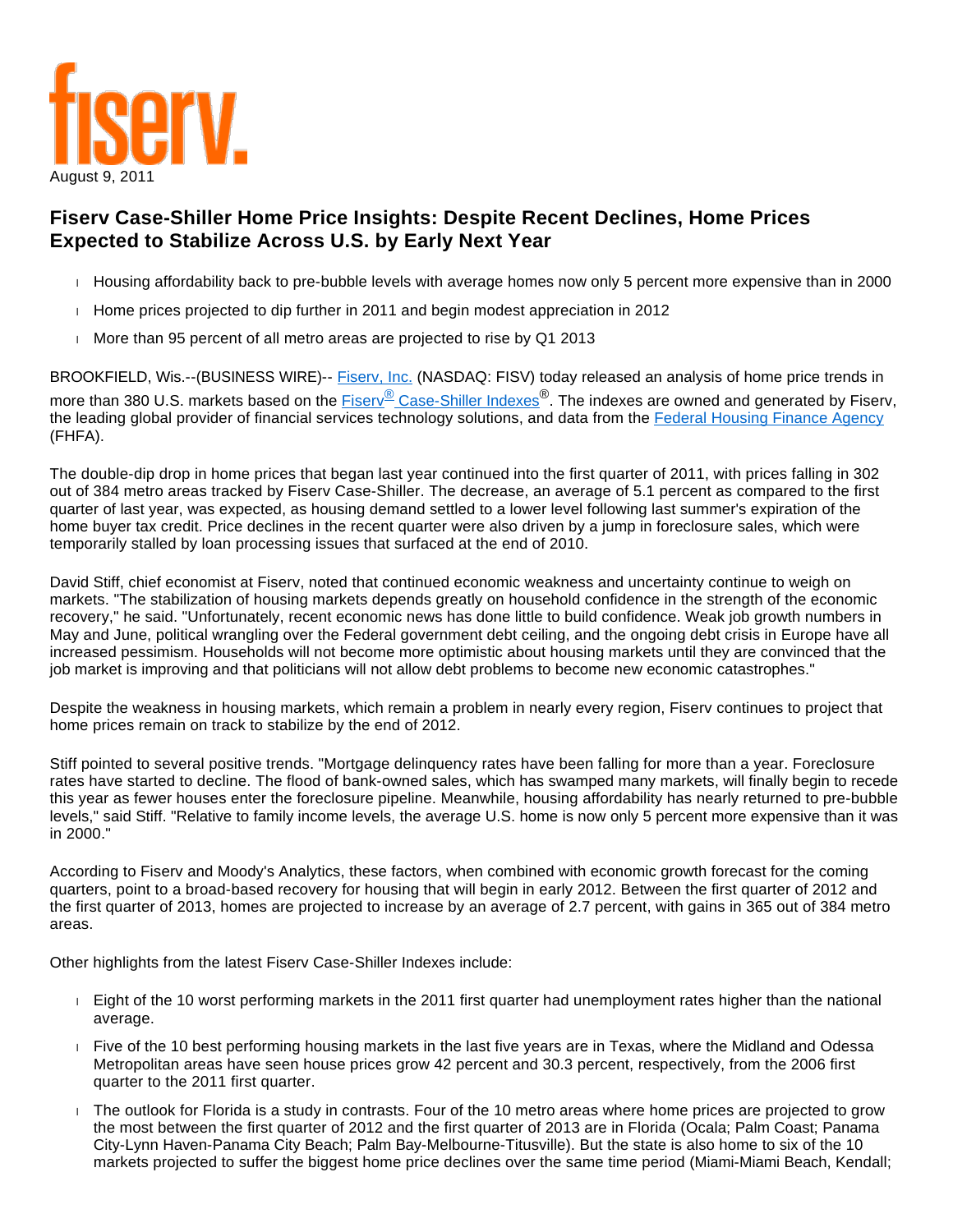Fort Lauderdale-Pompano Beach-Deerfield Beach; Naples-Marco Island; Crestview-Fort Walton Beach-Destin; Gainesville; Orlando-Kissimmee-Sanford).

- Four metro areas in Washington State (Tacoma; Kennewick-Pasco-Richland; Spokane; Olympia) are in the 10 markets projected to experience the highest home price increases for the 2011 first quarter to 2012 first quarter period.
- Six of the 10 markets that have suffered the greatest price declines from peak to the first quarter of 2011 are in California (Merced; Modesto; Salinas; Stockton; Vallejo-Fairfield; Bakersfield-Delano).

The Fiserv Case-Shiller Indexes, which include data covering thousands of zip codes, counties, metro areas and state markets, are owned and generated by Fiserv. The historical and forecast home price trend information in this report is calculated with the Fiserv proprietary Case-Shiller indexes, supplemented with data from the FHFA. The historical home price trends highlighted in this release are for the 12-month period that ended March 31, 2011. One-year forecasts are for the 12 months ending on March 31, 2012. The Fiserv Case-Shiller home price forecasts are produced by Fiserv and Moody's Analytics.

More information on the Indexes can be found at the Fiserv Case-Shiller website at [www.caseshiller.fiserv.com.](http://cts.businesswire.com/ct/CT?id=smartlink&url=http%3A%2F%2Fwww.caseshiller.fiserv.com&esheet=6824381&lan=en-US&anchor=www.caseshiller.fiserv.com&index=4&md5=ece5a246539b1aa2534d048cfbc81c92)

## **Representative home price data for major U.S. markets:**

| <b>Metro Area</b>    | (2010)      | <b>Prices</b><br>(2008:Q1 to<br>2011:Q1) | <b>Prices</b><br>(2010:Q1 to<br>2011:Q1) | Population Change in Home Change in Home Forecast Change in<br><b>Home Prices</b><br>(2011:Q1 to<br>2012:Q1) |
|----------------------|-------------|------------------------------------------|------------------------------------------|--------------------------------------------------------------------------------------------------------------|
| <b>United States</b> | 309,020,820 | -21.3%                                   | $-5.1%$                                  | $-3.1%$                                                                                                      |
| Austin, TX           | 1,754,980   | $-2.9%$                                  | $-2.3%$                                  | 0.9%                                                                                                         |
| Baltimore, MD        | 2,699,135   | -12.8%                                   | 1.2%                                     | $-4.6%$                                                                                                      |
| Columbus, OH         | 1,817,075   | $-5.1%$                                  | $-0.9%$                                  | $-2.9%$                                                                                                      |
| Fort Worth, TX       | 2,160,329   | $-1.1%$                                  | $-1.4%$                                  | 1.4%                                                                                                         |
| Indianapolis, IN     | 1,761,732   | $-5.2%$                                  | $-1.4%$                                  | $-1.4%$                                                                                                      |
| Jacksonville, FL     | 1,338,606   | $-31.4%$                                 | $-10.1%$                                 | $-2.9%$                                                                                                      |
| Kansas City, MO      | 2,086,771   | $-7.5%$                                  | $-2.1%$                                  | 0.9%                                                                                                         |
| Louisville, KY       | 1,296,694   | $-3.3%$                                  | $-0.3%$                                  | 0.0%                                                                                                         |
| Milwaukee, WI        | 1,564,931   | $-11.9%$                                 | $-5.5%$                                  | $-0.1%$                                                                                                      |
| Nashville, TN        | 1,600,358   | $-9.2%$                                  | $-2.5%$                                  | $-0.1%$                                                                                                      |
| New Orleans, LA      | 1,209,128   | $-7.2%$                                  | $-1.4%$                                  | $-4.2%$                                                                                                      |
| Orlando, FL          | 2,106,614   | -41.9%                                   | $-8.1%$                                  | $-7.6%$                                                                                                      |
| Philadelphia, PA     | 4,036,320   | $-10.2%$                                 | $-4.6%$                                  | $-1.0%$                                                                                                      |
| Raleigh, NC          | 1,152,966   | $-5.1%$                                  | $-1.7%$                                  | $-0.5%$                                                                                                      |
| Sacramento, CA       | 2,144,904   | $-27.8%$                                 | $-8.6%$                                  | $-5.2%$                                                                                                      |
| Salt Lake City, UT   | 1,150,349   | -19.0%                                   | $-5.0%$                                  | $-2.7%$                                                                                                      |
| San Antonio, TX      | 2,110,905   | $-0.3%$                                  | 0.5%                                     | $-1.7%$                                                                                                      |
| San Jose, CA         | 1,863,711   | $-22.5%$                                 | $-4.1%$                                  | $-4.7\%$                                                                                                     |
| St. Louis, MO        | 2,855,378   | $-10.7%$                                 | $-7.5%$                                  | $-2.5%$                                                                                                      |
| Tucson, AZ           | 1,027,226   | $-30.5%$                                 | $-11.6%$                                 | 0.5%                                                                                                         |

## **Additional Resources:**

- Fiserv Case-Shiller [www.caseshiller.fiserv.com](http://cts.businesswire.com/ct/CT?id=smartlink&url=http%3A%2F%2Fwww.caseshiller.fiserv.com&esheet=6824381&lan=en-US&anchor=www.caseshiller.fiserv.com&index=5&md5=d61026b6fa416c5f96721f9186e8670c)
- Federal Housing Finance Agency (FHFA) [http://www.fhfa.gov/](http://cts.businesswire.com/ct/CT?id=smartlink&url=http%3A%2F%2Fwww.fhfa.gov%2F&esheet=6824381&lan=en-US&anchor=http%3A%2F%2Fwww.fhfa.gov%2F&index=6&md5=6b22a0dbe283aacc8c18e83a5841ea62)
- For a presentation on the best and worst markets for the next two years, visit [http://slidesha.re/piy8M9](http://cts.businesswire.com/ct/CT?id=smartlink&url=http%3A%2F%2Fslidesha.re%2Fpiy8M9&esheet=6824381&lan=en-US&anchor=http%3A%2F%2Fslidesha.re%2Fpiy8M9&index=7&md5=dcc30359a31c51e3ac8abaa37485cb1c)

## **About Fiserv**

Fiserv, Inc. (NASDAQ: FISV) is the leading global provider of information management and electronic commerce systems for the financial services industry, driving innovation that transforms experiences for financial institutions and their customers. Fiserv is ranked No. 1 on the FinTech 100 survey of top technology partners to the financial services industry. For more information, visit [www.fiserv.com](http://cts.businesswire.com/ct/CT?id=smartlink&url=http%3A%2F%2Fwww.fiserv.com&esheet=6824381&lan=en-US&anchor=www.fiserv.com&index=8&md5=cfca9fe48de141d70a5de83ea3a66668).